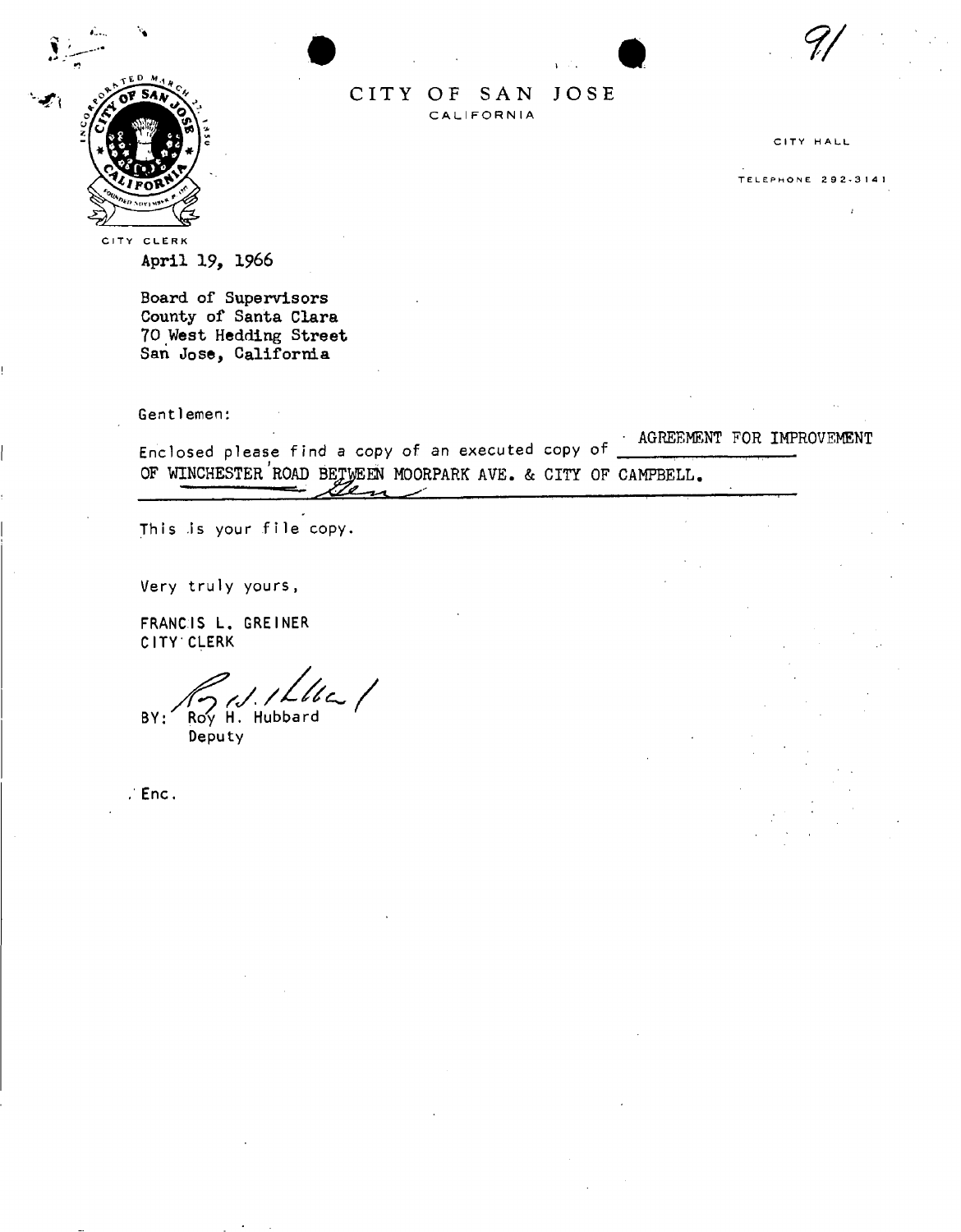$\ddot{\phantom{0}}$ 

 $\sqrt{2}$ 

 $\sim$  1.12

 $\frac{1}{\sqrt{2}}\sum_{i=1}^{n}\frac{1}{\sqrt{2}}\sum_{j=1}^{n}\frac{1}{j}\sum_{j=1}^{n}\frac{1}{j}$ 

 $\overline{\mathcal{M}}$ 

 $\mathbb{R}^2$ 

 $\label{eq:2} \mathcal{L}(\mathcal{L}^{\text{max}}_{\text{max}}) = \frac{1}{\sqrt{2}} \sum_{i=1}^{\infty} \mathcal{L}(\mathcal{L}^{\text{max}}_{\text{max}})$  $\sim 10^{-10}$  km

 $\mathcal{L}^{\text{max}}$  $\mathcal{L}$  $\frac{1}{2}$  $\mathcal{L}^{(1,2)}$  $\frac{1}{2}$  ,  $\frac{1}{2}$  $\hat{L}^{(1)}$  $\frac{1}{2}$  ,  $\frac{1}{2}$  $\frac{1}{2} \int_{\mathbb{R}^2} \frac{1}{\sqrt{2}} \, \frac{1}{\sqrt{2}} \, \frac{1}{\sqrt{2}} \, \frac{1}{\sqrt{2}} \, \frac{1}{\sqrt{2}}$  $\mathcal{L}(\mathcal{A})$  and  $\mathcal{L}(\mathcal{A})$  are  $\mathcal{L}(\mathcal{A})$  .  $\frac{1}{2} \left( \frac{1}{2} \right)$  $\sim 10^{-11}$  $\label{eq:2.1} \mathcal{L}(\mathbf{x}) = \mathcal{L}(\mathbf{x}) = \mathcal{L}(\mathbf{x}) = \mathcal{L}(\mathbf{x})$ 

 $\sim$   $\sim$  $\mathcal{A}^{\pm}$  $\label{eq:2} \frac{1}{\sqrt{2}}\left(\frac{1}{\sqrt{2}}\right)^{2} \left(\frac{1}{\sqrt{2}}\right)^{2} \left(\frac{1}{\sqrt{2}}\right)^{2} \left(\frac{1}{\sqrt{2}}\right)^{2} \left(\frac{1}{\sqrt{2}}\right)^{2} \left(\frac{1}{\sqrt{2}}\right)^{2} \left(\frac{1}{\sqrt{2}}\right)^{2} \left(\frac{1}{\sqrt{2}}\right)^{2} \left(\frac{1}{\sqrt{2}}\right)^{2} \left(\frac{1}{\sqrt{2}}\right)^{2} \left(\frac{1}{\sqrt{2}}\right)^{2} \left(\frac{$  $\sim$   $\sim$ 



 $\sim$ 

 $\mathbf{v}^{(k)}_i$  $\Delta \phi = 0.05$ 

La Nacional Albany, me a situa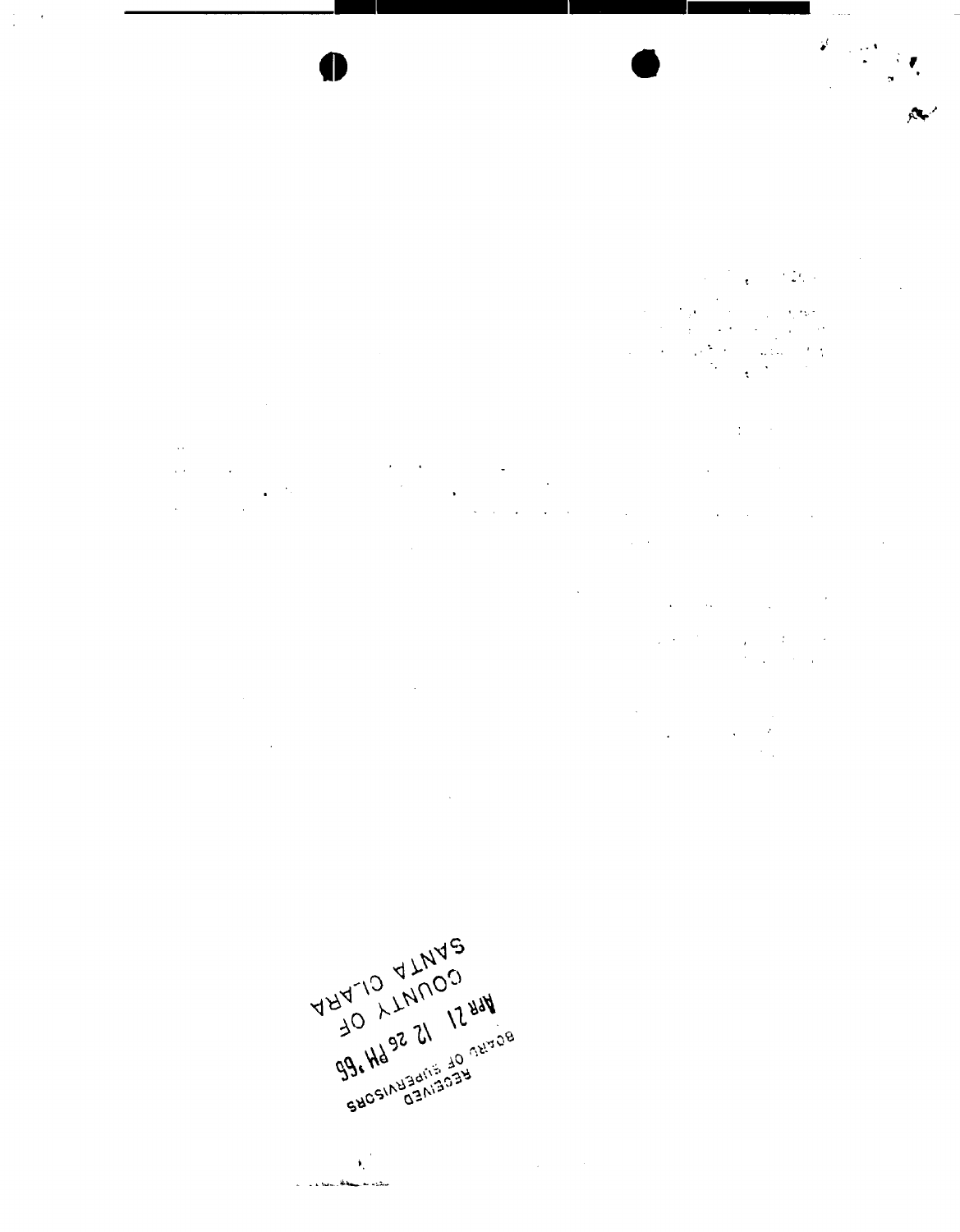**AGREEMENT BETWEEN THE CITY OF SAN JOSE** AND THE COUNTY OF SANTA CLARA FOR THE **IMPROVEMENT OF WINCHESTER ROAD BETWEEN MOORPARK AVENUE AND THE CITY OF CAMPBELL.** 

**#PP:WWA:VH**s**5**O

2/T/66 :

1- Pub Nortes

AGREEMENT made this 19 day of *Uprul* 1966 between the COUNTY OP SANTA CLARA, a political subdivision of the State of. California hereinafter called "County", and the CITY OF SAN JOSE, a municipal corporation of the State of California hereinafter called "City", and entered into for this

 $PURPOSE:$  The parties propose to improve that portion of Winchester Road lying between Moorpark Avenue smd the corporate limits of the City of Campbell, of which approximately thirty-eight percent is situate within unincorporated territory of: County; The improvements contemplated will be street improvements including intersection signalization and safety lighting but without fuil ' provision for sidewalks. The complete scope of improvements are to be set out in plans to be prepared by City. It is in the best interests of the parties and of orderly and economic construction practices to undertake the improvement of Winchester Road upder a single contract awarded and administered by City. City 'and County. intend to share the construction cost of the improvement project in the manner based upon the amount of benefit resulting to each Jurisdiction by reason of the project.

NOW, THEREFORE, City and County agree:

1. PLANS FOR STREET IMPROVEMENT. -- City shall proceed with diligence to prepare plans and specifications for the street improvement, including intersection signalization and safety lighting, but without full provision for sidewalks, of that portion of winchester Road lying between Moorpark Avenue and the near corporate limits of the City of Campbell. City shall submit the completed plans and specifications to County *tor* its approval. /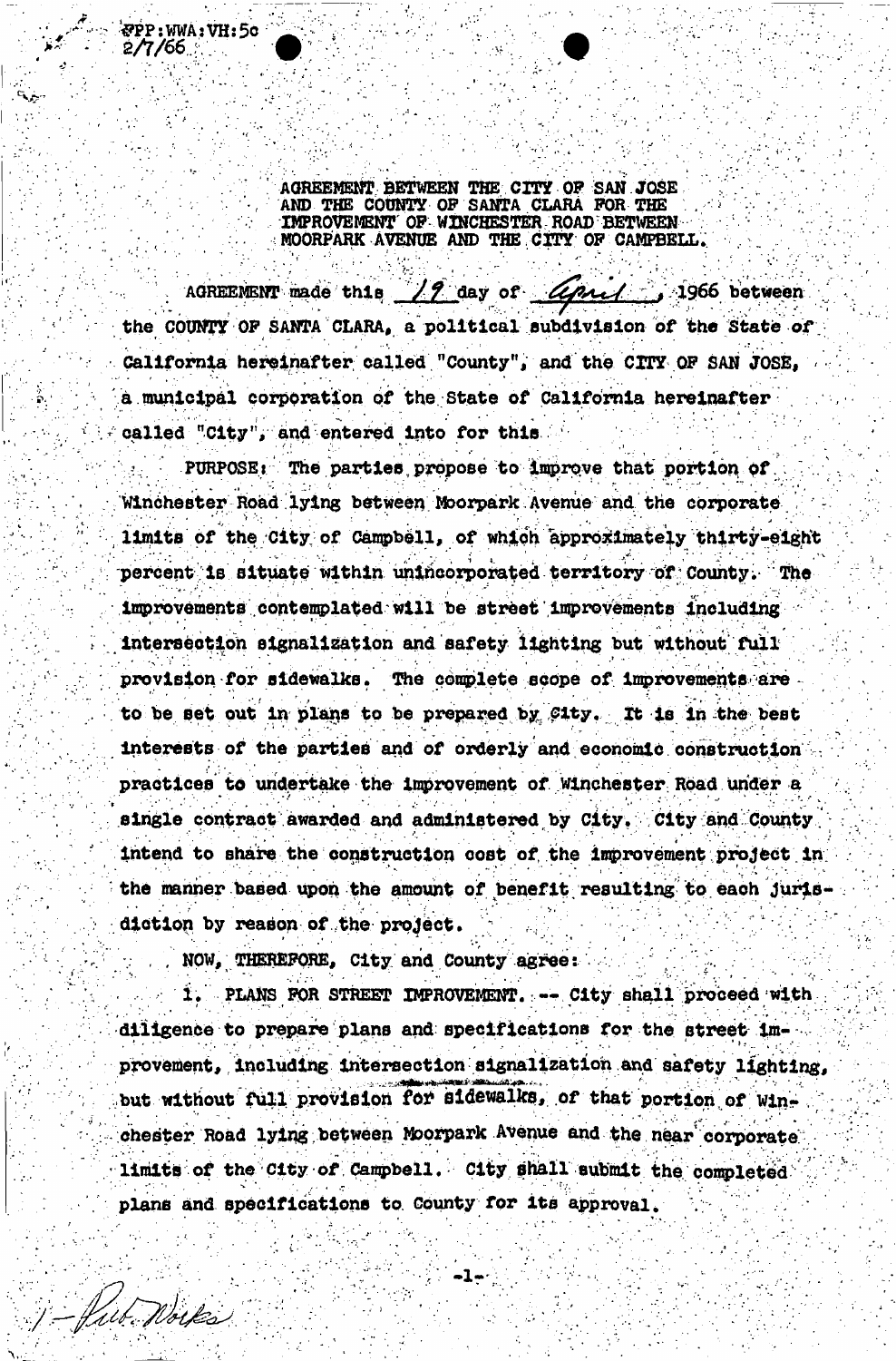2. RIGHTS-OF-WAY. -- County shall proceed with diligence to acquire rights-of-way necessary for the construction of the street improvement project. County agrees that rights-of-way or other interests in real property acquired by County hereiwder within the corporate limits of City will be taken in City •8 name or conveyed by County to City within a reasonable time by sufficient grant deed.

AWARD OF CONTRACT. -- Following County's approval of City's plans and specifications for the project, City shall advertise for bids upon the construction work. If a satisfactory bid is received, City shall let a single contract for the construction of the street improvements in accordance with the approved plans and specifications. and shall supervise the work of construction to completion.

 $4.$ , OTHER WORK.  $\sim$  It is agreed by the parties that City's plans and specifications required by Paragraph 1 may provide for and include sewers, and that bids solicited and the contract let in accordance With Paragraph 3 way provide for and include the ^onstruc tion of sewers. In the event sewers are included in the plans, specifications, bids or construction contract, they shall not be considered a street improvement under this agreement; and while County consents to City's construction of sewers In conjunction with the street improvements to be undertaken under this agreement, the cost of sewer construction shall be borne wholly by City.

INSURANCE.  $--$  The terms of the contract let by City for the construction of the project shall require the contractor to : provide, and maintain in force throughout all stages of the work, public liability and property damage insurance in form and limits; of liability acceptable to City and County, insuring City and County and their respective officers and employees Egainst loss, cost or expense arising from, or connected in any way with, the construction of the project.

 $r_{\rm c}$  ,  $r_{\rm c}$ 

 $\mathcal{L}^{\text{max}}_{\text{max}}$ 

 $\mathcal{L}^{\mathcal{L}}$  , and the set of the set of the set of the set of the set of the set of the set of the set of the set of the set of the set of the set of the set of the set of the set of the set of the set of the set of t

'COUNTY'S SHARE OF COST -- PAYMENT. -- After City's receipt of a satisfactory bid, in accordance with Paragraph 3 hereof, but before City's award of contract for the construction of the project,

" , ' <del>A2 +</del>V + U + #1 & W + 2 + 0 + 2

 **. "- J I" '" ^** 

12 Million St. 1995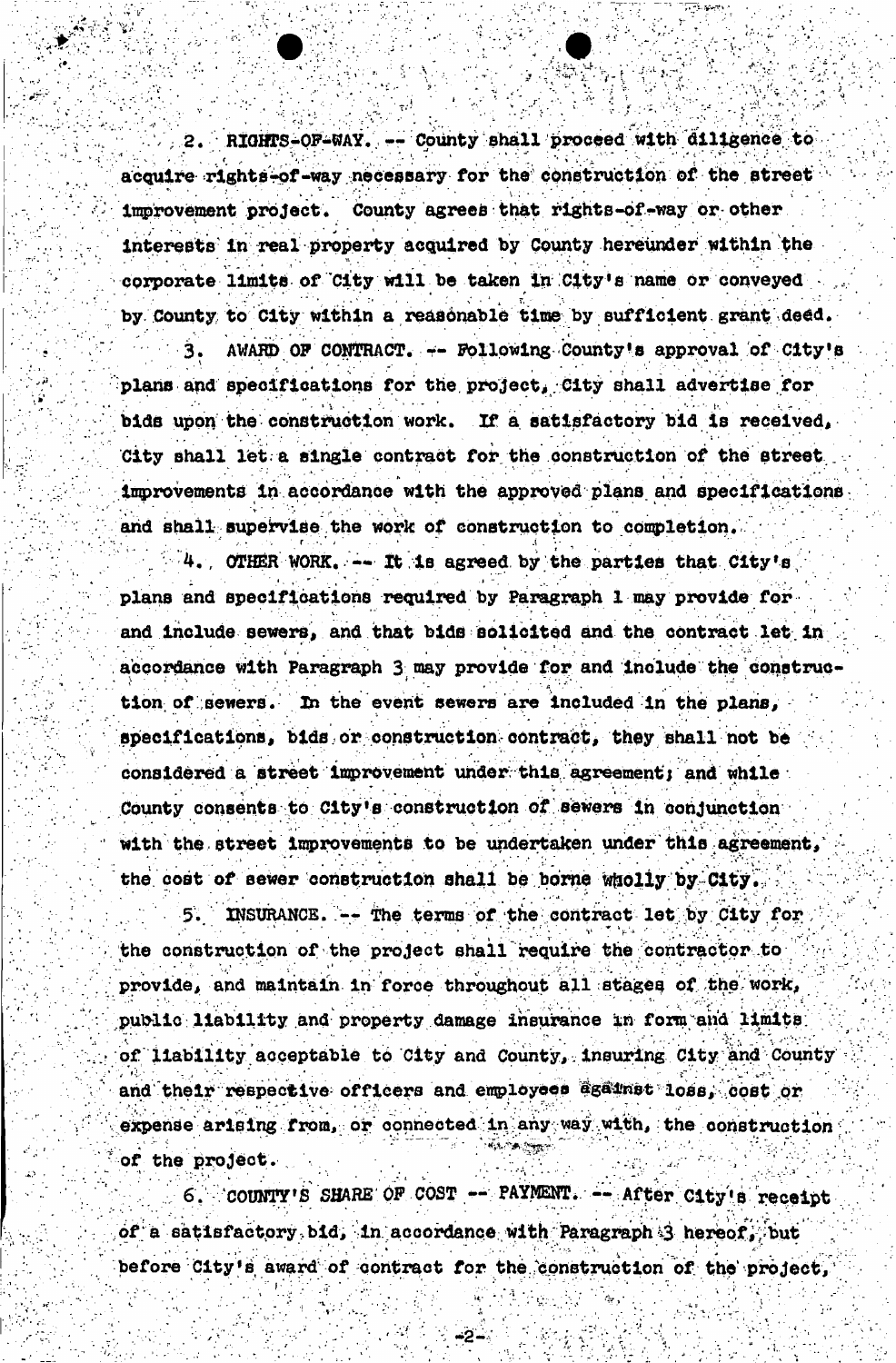County shall pay to City as County's share of the cost of the project one hundred twenty thousand dollars (\$120,000) less any sums actually expended by County in acquiring rights-of-way in accordance with. County's share of the cost of the project shall Paragraph 2 hereof. not include any costs attributable to the constructing of sewers, if sewers are incorporated into the approved plans.

ACCOUNTING. -- After completion of the construction of the project and its acceptance by City, City shall prepare and provide County with a full accounting of project construction costs. If one hundred twenty thousand dollars (\$120,000) is greater than thirtyeight percent (38%) of the total project construction cost, including the cost of acquisition of rights-of-way but less the cost attributable to sewers, if any, City shall pay to County the difference between one hundred twenty thousand dollars (\$120,000) and thirty-eight percent (38%) of the total project cost less sewer costs but including costs of rights-of-way.

8. TITLE TO STREET IMPROVEMENTS. -- Each party shall have title to those street improvements, constructed in accordance with this agreement, which are situate within its jurisdiction.

WITNESS THE EXECUTION of this agreement the day and year first above written.

CITY OF SAN JOSE, a municipal corporation By.

And | Denut

-3

City Manager

**CITY** 

OO COUNTY XUX

COUNTY OF SANTA CLARA

By Chairman, Board

**OF Supervisors** 2 54 KR 21 1966 Approved as to form

 $472\pm1$ Journald Shormes Dep/Aest County Counsel rate: March 10,1960

**ATTEST** 

City Clerk

**ATTEST** 

FRANCIS L'AREINER

**PANG WHEK** 

三个百套

Clerk, Board of Supervisors ्मिक्षे । 1.23 (游 発出 DONALD M. RAINS Aseistent iClerk! Board to Supervisors BECEPAED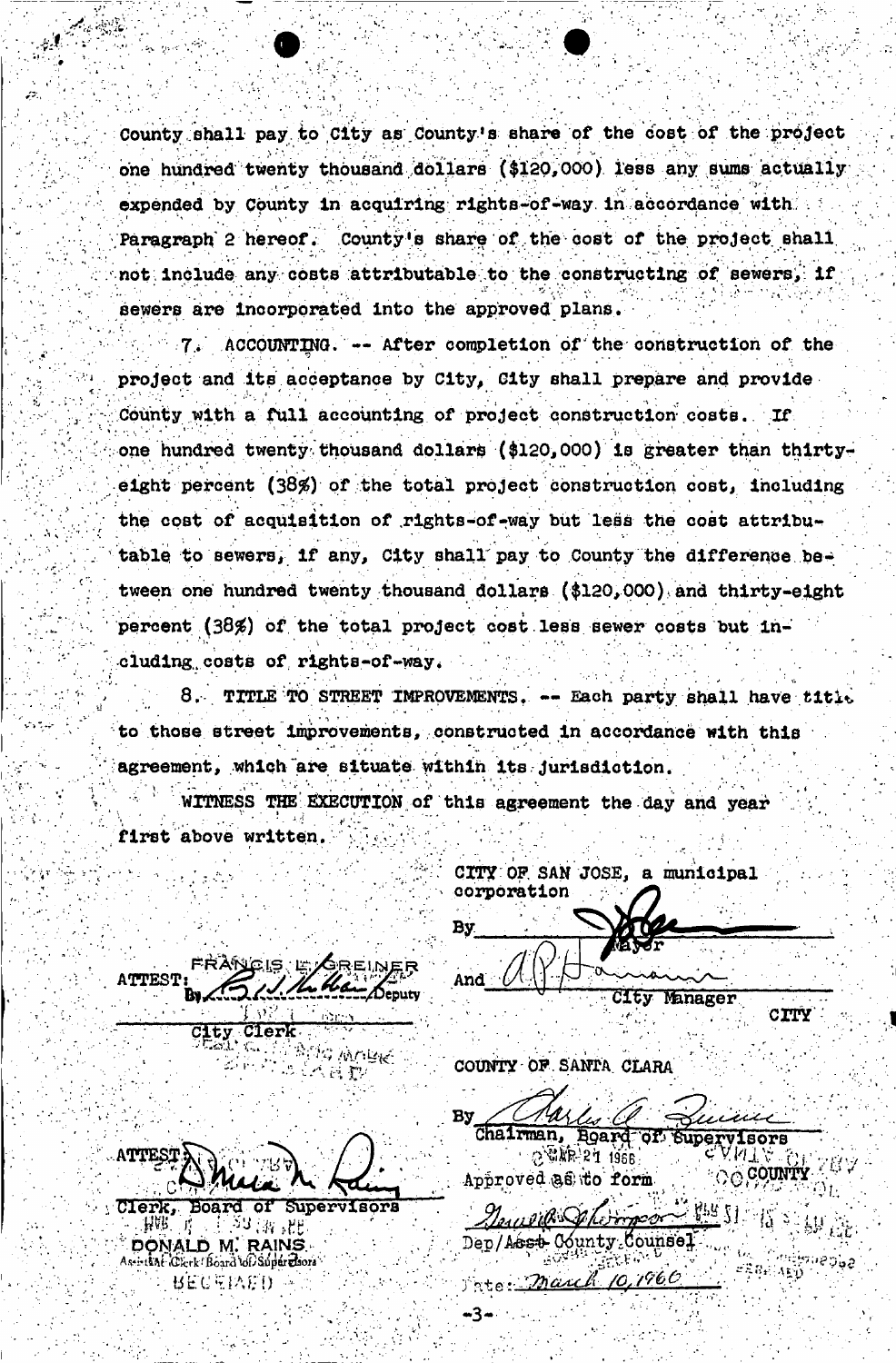මිමේස්ත්ර දහය බලපමණ හම් අයිල් බිහිලය මිලිල් කළේහයෙන් වල POP PARA DOS CALENDARIOS DE EN EL MAR (PODE LA CONTENTA DE PODER) SOLOMBER IN IS JOB VOILET JOHN BOLOGIA LIGHT AND LONGE AND LET THE LIGHT TO A LONGED AND ်**တွေ့ကြောက်ခံရဲ့ ပည်ပုံ ရစ္စာသည္ေပါ နဲ့က အစေအာက္လစ္ခ်က္ခဲ့သူ ရွိတဲ့အခါမရမွာများ သည္ တခုျဖစ္လုပ္ သူလည္သူ အခင္ပါျပင္ သူန** (PR) (ASK) HOST, PROPERT AN SAMMON (REST)NES FLFIDININA) - INGLATIS (AT A LANG) NE HALF န်ပါတီနယ်နိုင်ငံစွာများနှင့် ဒီအခါ ထုတ် ကြည့်စုံရဲ့ အဲန္ဒါ ရေမျမတ္တို႔နိုင္ငံ ရေမျိုးကို နဲ႔ ရေမျဖစ္ အိုင်းများ

ි විට දේශීෂීතීවී බුදු (ලිමුම ලැබුවීකා) මිනුවෙල් පාලිකව විලි. මෙම කත්තේ වෙන අනගල පාර ගෙන

DETAINE /BAY) CE DIN LAPPE ZALAZINGIR (1989) (1987) SALAYA CARI (1999) DAH ( DIAGO (TAN), UNULIARI POLICINA ANGLIARI GIJIPAGALA TA TA PAPI GIJIPAGA LA TANGGA ကြီးစုန်းနှင့် အစိုးနေအောင် ကုန် အကျိုးကြုံရှိနှင့် မြောင့်နှင့် အသုံးနှင့် ကြီးစုန်းနှင့် ကြီးစုန်း ကြီးစုန်း સ્ટાર્ટર વર્ણ<del>પાઈ</del> અને સેવલીલેલિક કરાળો છેટ્ટે આઈક્ષિક્ષક સામગ્રી સમયે પુરુણ (1908)ને સ્વાન્ટ વર્ણસ્ટ વખત પછા પેન OSTELA INFORMACIÓN EL ALIGER DIRECT TOMPOGN DOCCATORISM CHIERT - SON CATEL ැනගත් යුද්ධයෙකුට බව දියාල්පයෙන විකුලිම්පැතක්වෙනු දිනකි. ඉබුදෙන් දැනී දිනකි. එනම් දියාල්පත් වන දිනකි. වෙන්න යොද Quincip (Chilipto) (Lang) Terroughlich (CA) w. BBradnop (Carrieral aggiori (Caeup) w. Afu Danakhaki sung 1786 B Kodama dos 41% ngangki nikan bini si muniposo ding on sisiplin

at Jaakwahoo hijayaab boshi dibeeroki (ayipbop iyo dan ulahoyike mel sta i pjedala. Is i tao i po spalo kada je zapštili i filmaj na transki jezička po trijes i dala, instrum s je stroj van Turkov zaza, Elikova og Alesandiskog engelesoj zazoni. Ive oni usa Višvo upringu u tranzan hata s TSAWAPP TERPOPAL WAS GAPALOUNDED FOR STR

TA MAGAZINI TA WALAMARAY WA AGLI DI CILICLICATI TA TA TATA TA TA TA

MAR 7 1966 - 1987 ARTEN CONTRA BELEVIS AND TELEVISION  $m_{\rm 3}$ COUNTY ENGINEER

RECEIVED

**WEBST LEARNEY ACTIVITY** 

DEPT. OF FUBLIC WORKS

RECEIVED **PUBLIC WORKS**  $1.28$  PM  $^{\circ}$  FR Mar y **COUNTAINOF** SANTA'CLARA

RECEIVED RECEIVED BOARD BECEIVED RECEIVED RECEIVED 11 53 AM 15 APR 21 12 26 PM 166 **MAR** 3 COUNTY: OF VERTO AGT COURTS OF SANTA CLARA SANTA CLARA

**ANG ELITRIC** 

ste kandiga ka

**可以进**定的

有效的 化的的变形 的现在分词

 $\gamma_{\rm F}$  is possible

matikana ku

OWE WE THAT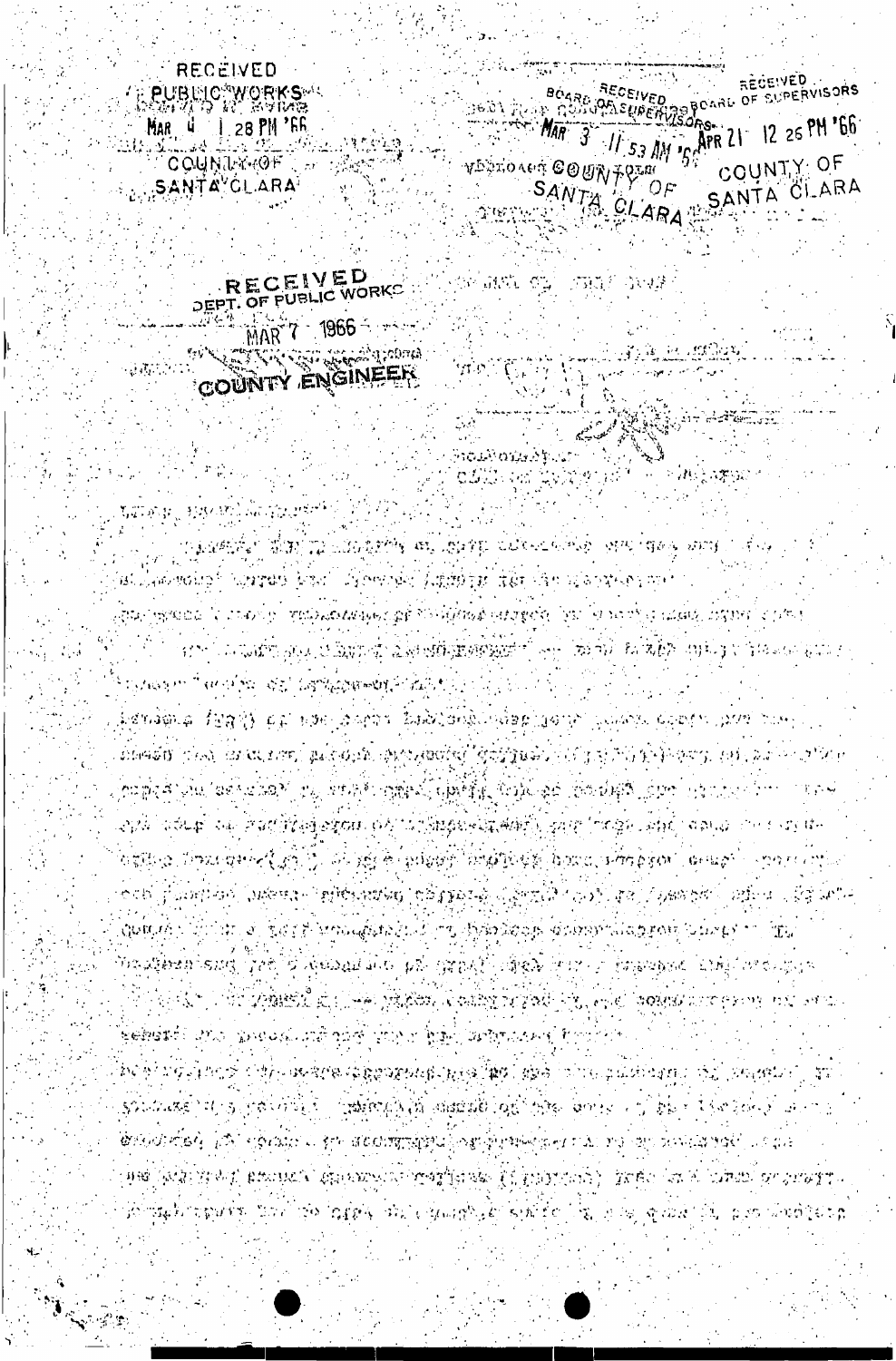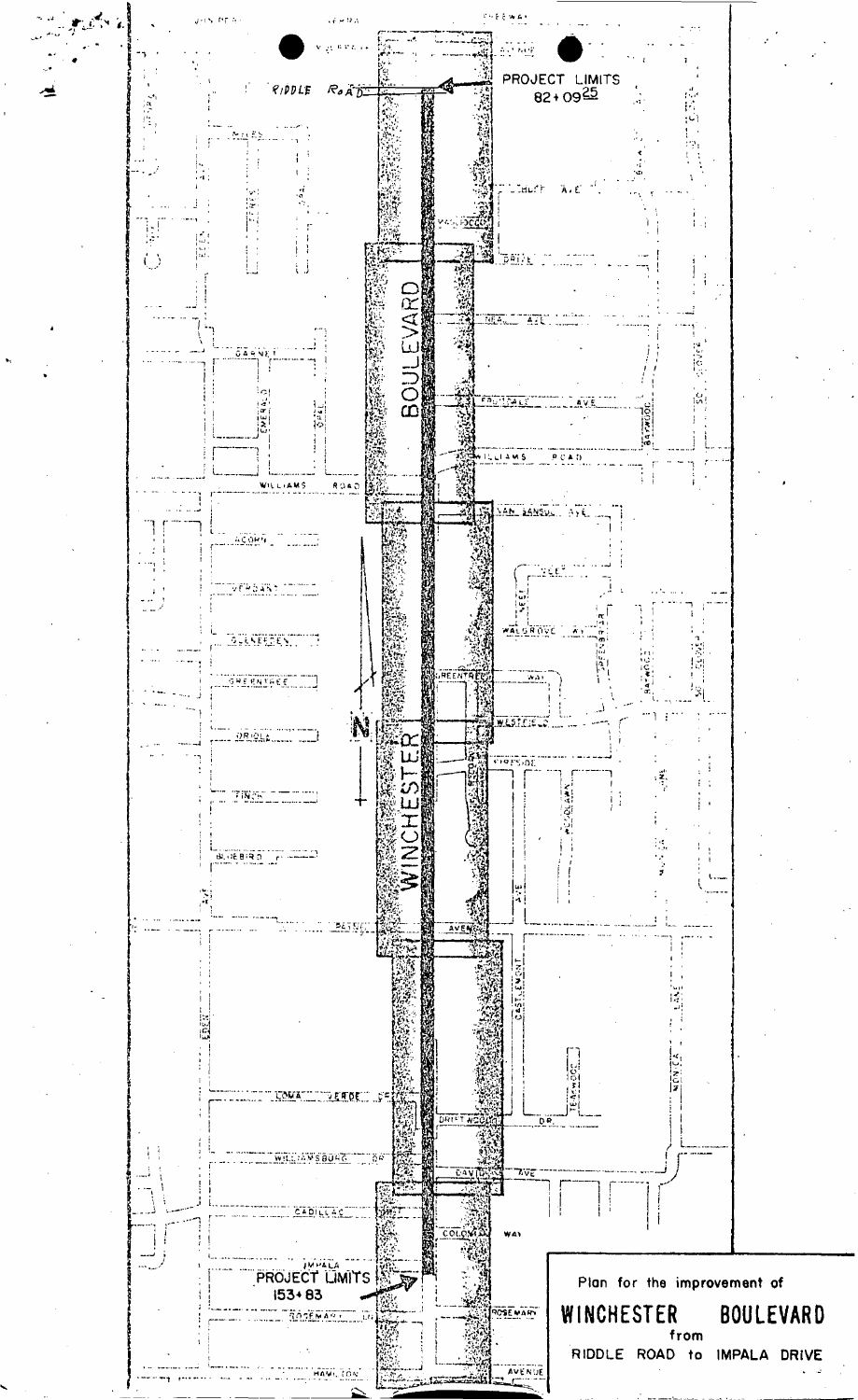Winchester ad

*V* 

March *220* 1966

City Manager\*s Office City of San Jose 801 North First Street San Jose, California

**Subject: Agreement with** City of San Jose For Improvement of Winchester Road btw Moorpark Avenue and the City of Campbell.

## **Dear** Sirsi

Enclosed you will find an original and  $\frac{1}{\ }$  copies of an **agreement between the County of Santa Clara and the party (ies) named above. The Board gf\*Supervisors at its regularly scheduled meeting on** Marcn *21,* 1966

**authorized its Chairman to execute this agreement on behalf**  *of* **the County.** 

**After execution of all copies, please return the original**  and 1 copy (ies) to this office. The remaining copies **are for your records.** 

**Very truly yours,** 

**JEAN PULLAN,. Clerk of the Board of Supervisors** 

**Deputy Clerk** 

**By** 

**JP:** hb **Encls. 2**  CC: Public Works

No. 2

I have gone to:

Kuldar city clu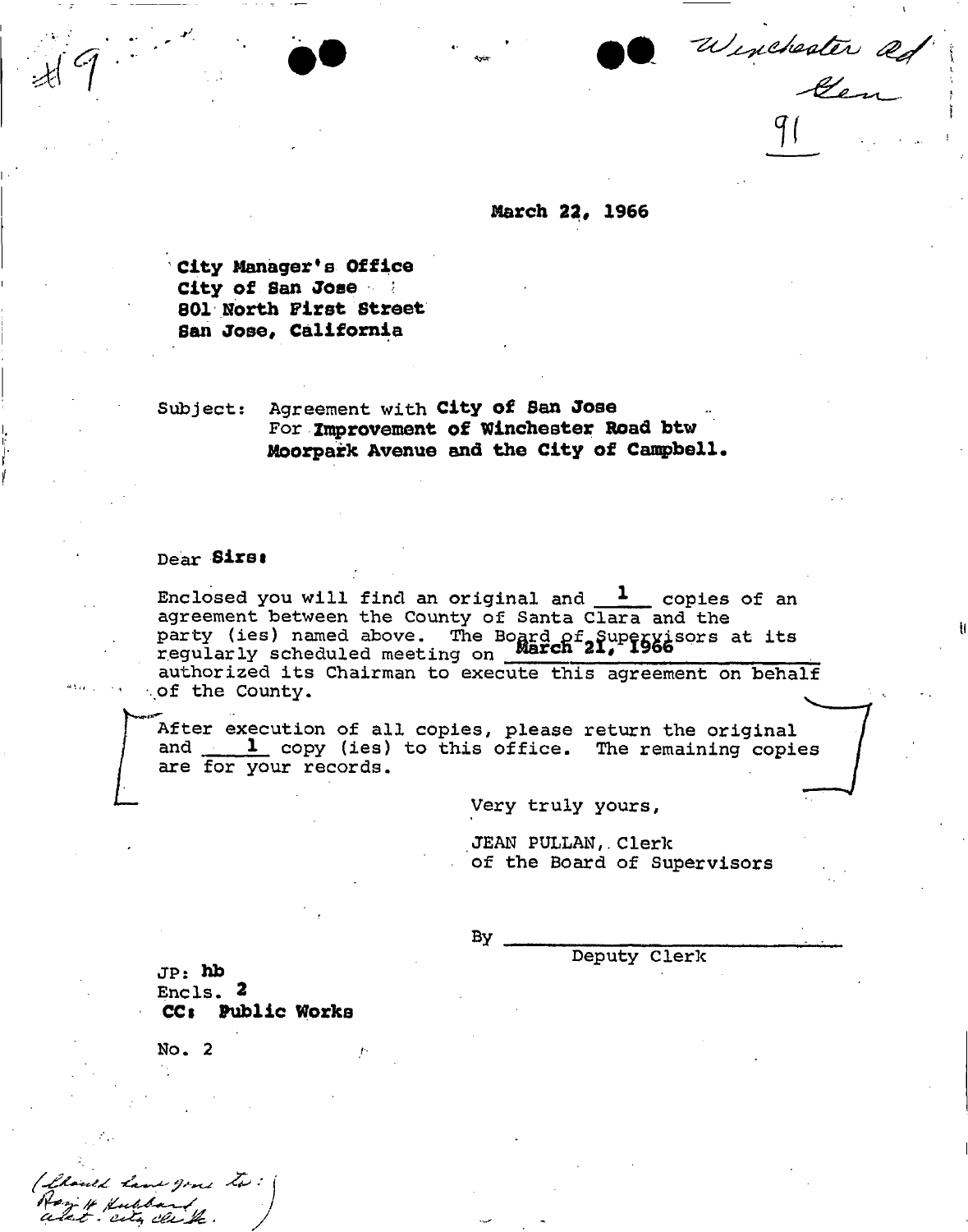**unty of santa clara.** 



TRANSMITTAL MEMORANDUM

**BEMENT OF PUBLIC WORKS** 

DATE: March 10, 1966

 $l_{\rm \parallel}$  /  $_{\rm \perp}$ 

*•j* 

S.D.

FOR: BOARD OF SUPERVISORS AGENDA OF March 21 , 19 66

FROM: STEFFANI, Public Works, Design

TITLE: AGREEMENT FOR THE IMPROVEMENT OF WINCHESTER ROAD BETWEEN MOORPARK AVENUE AND THE CITY OF CAMPBELL

## DESCRIPTION:

This agreement provides for the improvement of Winchester Road between Moorpark Avenue and the City of Campbell, on a cooperative basis. Rights of way have been voluntarily dedicated. Funds for the project were provided in the 1965-66 budget. The improvement will provide for six (6) moving lanes.

Approval is recommended

t^sr

ECS:ee

Attachment

|                  | AGENDA DATA |  |
|------------------|-------------|--|
| $\texttt{DATE:}$ |             |  |
| ITEM NO:         |             |  |
| BOARD ACTION     |             |  |
|                  |             |  |
|                  |             |  |
|                  |             |  |

APPROVED

<sup>755</sup> JAMES T. POTT, COUNTY ENGINEER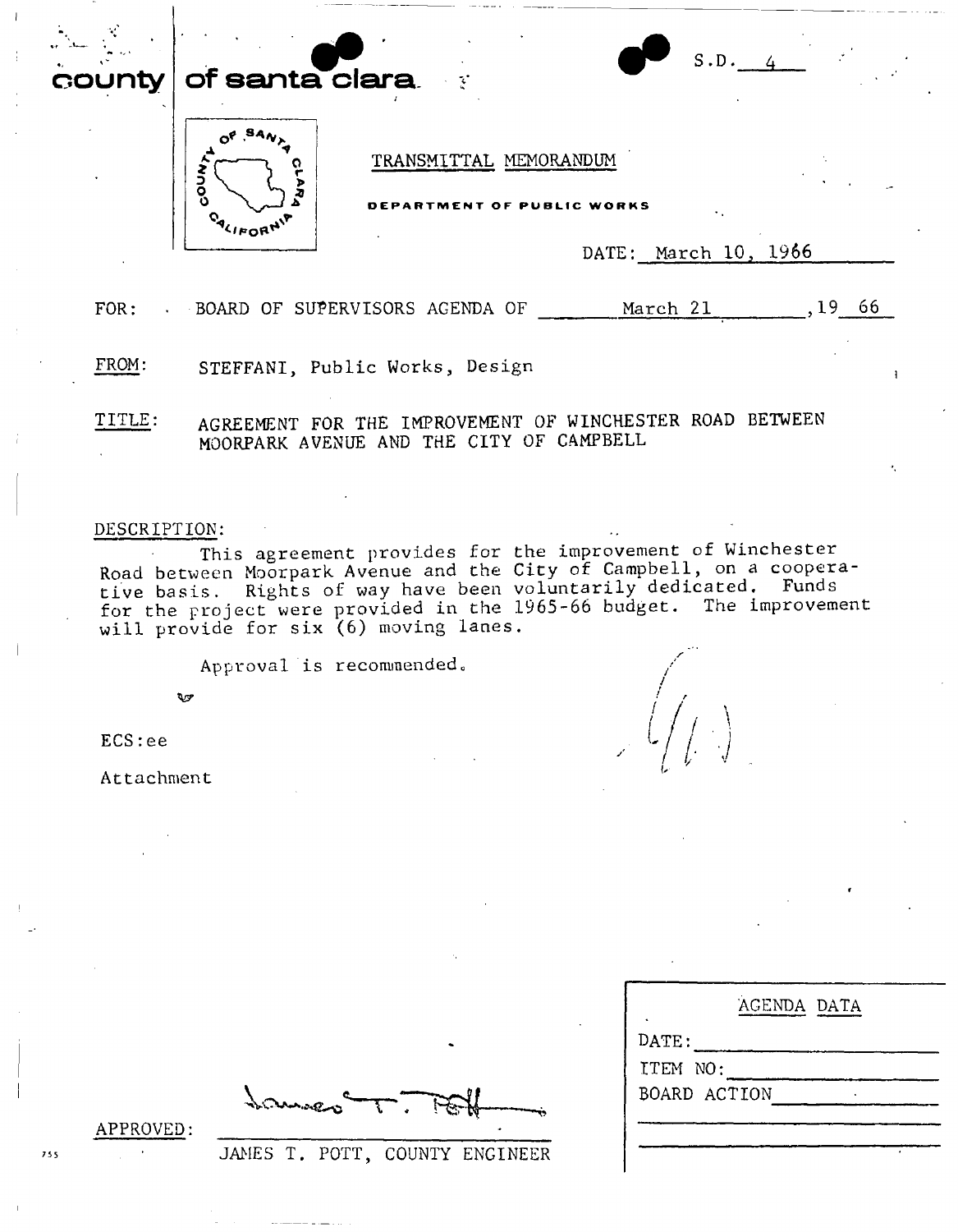| memorandum    |                                                                              | Don Raino                                                                                                                 |  |
|---------------|------------------------------------------------------------------------------|---------------------------------------------------------------------------------------------------------------------------|--|
| <b>TO</b>     | Department of Public Works                                                   | <b>FROM</b><br>Jean Pullan, Clerk of the Board                                                                            |  |
|               | <b>SUBJECT</b><br>AGREEMENT FOR IMPROVEMENT OF WINCHESTER ROAD-              | DATE<br>March 3, 1966                                                                                                     |  |
|               | BETWEEN MOORPARK AVENUE AND CAMPBELL CITY<br>LIMITS -- with City of San Jose |                                                                                                                           |  |
|               |                                                                              | Attached please find two copies of the captioned agreement<br>received this date from the City of San Jose. Please review |  |
|               | and submit recommendation to the Board of Supervisors.                       |                                                                                                                           |  |
|               | Windows                                                                      | SANTA CLARA<br>COMMIL OF                                                                                                  |  |
|               | JPikb<br><b>Encl</b>                                                         | HAR 4 XI 28-PH TEE                                                                                                        |  |
|               | <b>DEBINDE ENPERT MOBILE</b>                                                 | <b>PUBITIC, WORKS</b><br>BECEIVED                                                                                         |  |
| 26 REV. 10-64 |                                                                              |                                                                                                                           |  |